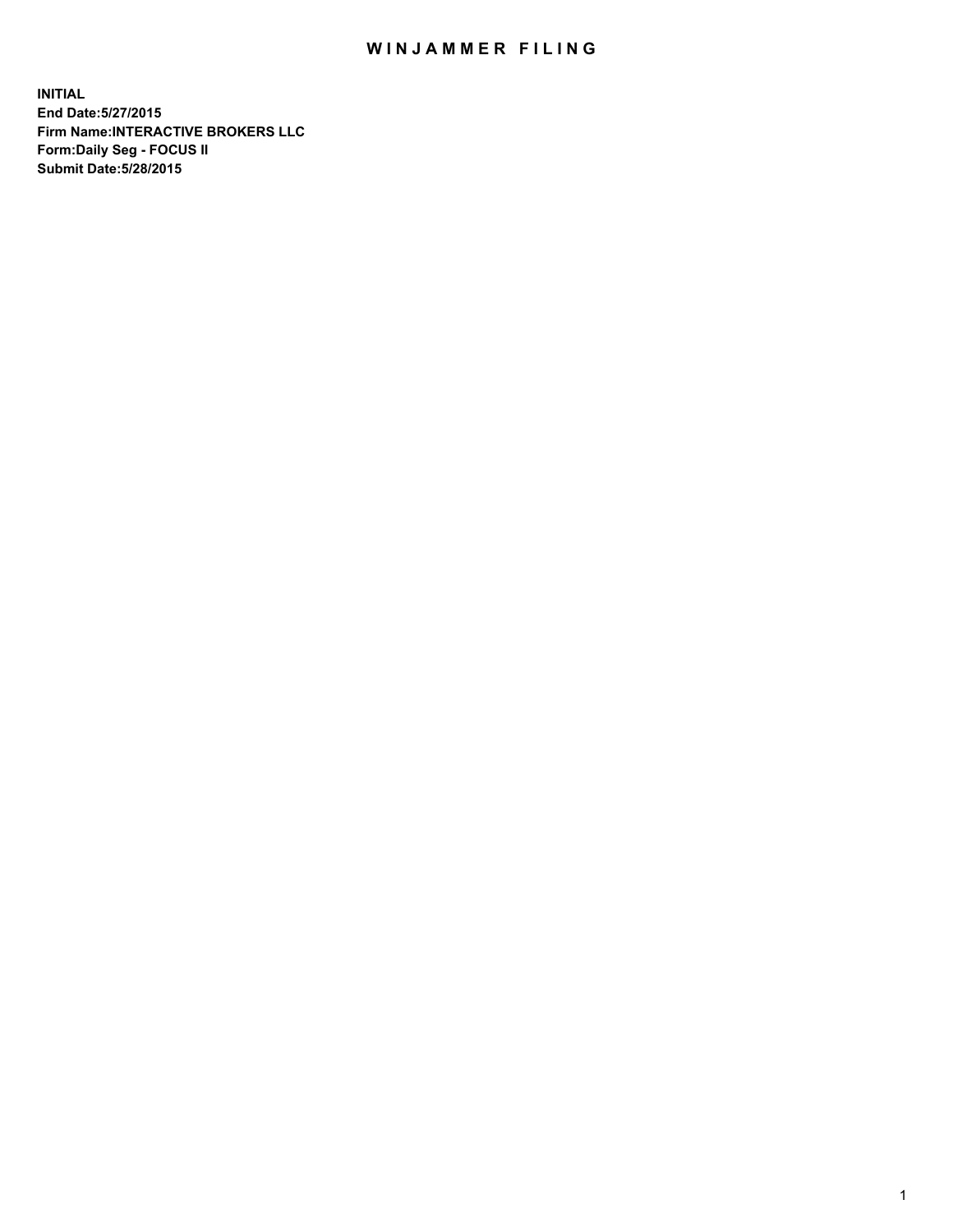## **INITIAL End Date:5/27/2015 Firm Name:INTERACTIVE BROKERS LLC Form:Daily Seg - FOCUS II Submit Date:5/28/2015 Daily Segregation - Cover Page**

| FCM's Customer Segregated Funds Residual Interest Target (choose one):<br>a. Minimum dollar amount: ; or<br>$\overline{\mathbf{0}}$<br>b. Minimum percentage of customer segregated funds required:% ; or<br>0<br>c. Dollar amount range between: and; or<br>155,000,000 245,000,000<br>d. Percentage range of customer segregated funds required between:% and%.<br>0 <sub>0</sub><br>FCM's Customer Secured Amount Funds Residual Interest Target (choose one):<br>a. Minimum dollar amount: ; or<br>$\overline{\mathbf{0}}$<br>b. Minimum percentage of customer secured funds required:% ; or<br>0<br>c. Dollar amount range between: and; or<br>80,000,000 120,000,000<br>d. Percentage range of customer secured funds required between:% and%.<br>0 <sub>0</sub><br>FCM's Cleared Swaps Customer Collateral Residual Interest Target (choose one):<br>a. Minimum dollar amount: ; or<br>$\overline{\mathbf{0}}$<br>b. Minimum percentage of cleared swaps customer collateral required:% ; or<br>$\overline{\mathbf{0}}$<br>c. Dollar amount range between: and; or<br>0 <sub>0</sub><br>d. Percentage range of cleared swaps customer collateral required between:% and%.<br>0 <sub>0</sub><br>Current ANC:on<br>2,435,091,609 27-MAY-2015<br><b>Broker Dealer Minimum</b><br>299,511,133<br>Debit/Deficit - CustomersCurrent AmountGross Amount<br>Domestic Debit/Deficit<br>3,659,045<br>Foreign Debit/Deficit<br>5,062,8210<br>Debit/Deficit - Non CustomersCurrent AmountGross Amount<br>Domestic Debit/Deficit<br>0 <sub>0</sub><br>Foreign Debit/Deficit<br>0 <sub>0</sub><br>Proprietary Profit/Loss<br>Domestic Profit/Loss<br>$\overline{\mathbf{0}}$<br>Foreign Profit/Loss<br>$\underline{\mathbf{0}}$<br>Proprietary Open Trade Equity<br>Domestic OTE<br><u>0</u><br>Foreign OTE<br><u>0</u><br><b>SPAN</b><br><b>Customer SPAN Calculation</b><br>1,397,756,234<br>Non-Customer SPAN Calcualation<br>24,079,168<br>Proprietary Capital Charges<br><u>0</u><br>Minimum Dollar Amount Requirement<br>20,000,000 [7465]<br>Other NFA Dollar Amount Requirement<br>22,038,668 [7475] | Name of Company<br><b>Contact Name</b><br><b>Contact Phone Number</b><br><b>Contact Email Address</b> | <b>INTERACTIVE BROKERS LLC</b><br><b>Michael Ellman</b><br>203-422-8926<br>mellman@interactivebrokers.co<br>$m$ |
|--------------------------------------------------------------------------------------------------------------------------------------------------------------------------------------------------------------------------------------------------------------------------------------------------------------------------------------------------------------------------------------------------------------------------------------------------------------------------------------------------------------------------------------------------------------------------------------------------------------------------------------------------------------------------------------------------------------------------------------------------------------------------------------------------------------------------------------------------------------------------------------------------------------------------------------------------------------------------------------------------------------------------------------------------------------------------------------------------------------------------------------------------------------------------------------------------------------------------------------------------------------------------------------------------------------------------------------------------------------------------------------------------------------------------------------------------------------------------------------------------------------------------------------------------------------------------------------------------------------------------------------------------------------------------------------------------------------------------------------------------------------------------------------------------------------------------------------------------------------------------------------------------------------------------------------------------------------------------------------------------------------------------------------------------------------------------------------------------------|-------------------------------------------------------------------------------------------------------|-----------------------------------------------------------------------------------------------------------------|
|                                                                                                                                                                                                                                                                                                                                                                                                                                                                                                                                                                                                                                                                                                                                                                                                                                                                                                                                                                                                                                                                                                                                                                                                                                                                                                                                                                                                                                                                                                                                                                                                                                                                                                                                                                                                                                                                                                                                                                                                                                                                                                        |                                                                                                       |                                                                                                                 |
|                                                                                                                                                                                                                                                                                                                                                                                                                                                                                                                                                                                                                                                                                                                                                                                                                                                                                                                                                                                                                                                                                                                                                                                                                                                                                                                                                                                                                                                                                                                                                                                                                                                                                                                                                                                                                                                                                                                                                                                                                                                                                                        |                                                                                                       |                                                                                                                 |
|                                                                                                                                                                                                                                                                                                                                                                                                                                                                                                                                                                                                                                                                                                                                                                                                                                                                                                                                                                                                                                                                                                                                                                                                                                                                                                                                                                                                                                                                                                                                                                                                                                                                                                                                                                                                                                                                                                                                                                                                                                                                                                        |                                                                                                       |                                                                                                                 |
|                                                                                                                                                                                                                                                                                                                                                                                                                                                                                                                                                                                                                                                                                                                                                                                                                                                                                                                                                                                                                                                                                                                                                                                                                                                                                                                                                                                                                                                                                                                                                                                                                                                                                                                                                                                                                                                                                                                                                                                                                                                                                                        |                                                                                                       |                                                                                                                 |
|                                                                                                                                                                                                                                                                                                                                                                                                                                                                                                                                                                                                                                                                                                                                                                                                                                                                                                                                                                                                                                                                                                                                                                                                                                                                                                                                                                                                                                                                                                                                                                                                                                                                                                                                                                                                                                                                                                                                                                                                                                                                                                        |                                                                                                       |                                                                                                                 |
|                                                                                                                                                                                                                                                                                                                                                                                                                                                                                                                                                                                                                                                                                                                                                                                                                                                                                                                                                                                                                                                                                                                                                                                                                                                                                                                                                                                                                                                                                                                                                                                                                                                                                                                                                                                                                                                                                                                                                                                                                                                                                                        |                                                                                                       |                                                                                                                 |
|                                                                                                                                                                                                                                                                                                                                                                                                                                                                                                                                                                                                                                                                                                                                                                                                                                                                                                                                                                                                                                                                                                                                                                                                                                                                                                                                                                                                                                                                                                                                                                                                                                                                                                                                                                                                                                                                                                                                                                                                                                                                                                        |                                                                                                       |                                                                                                                 |
|                                                                                                                                                                                                                                                                                                                                                                                                                                                                                                                                                                                                                                                                                                                                                                                                                                                                                                                                                                                                                                                                                                                                                                                                                                                                                                                                                                                                                                                                                                                                                                                                                                                                                                                                                                                                                                                                                                                                                                                                                                                                                                        |                                                                                                       |                                                                                                                 |
|                                                                                                                                                                                                                                                                                                                                                                                                                                                                                                                                                                                                                                                                                                                                                                                                                                                                                                                                                                                                                                                                                                                                                                                                                                                                                                                                                                                                                                                                                                                                                                                                                                                                                                                                                                                                                                                                                                                                                                                                                                                                                                        |                                                                                                       |                                                                                                                 |
|                                                                                                                                                                                                                                                                                                                                                                                                                                                                                                                                                                                                                                                                                                                                                                                                                                                                                                                                                                                                                                                                                                                                                                                                                                                                                                                                                                                                                                                                                                                                                                                                                                                                                                                                                                                                                                                                                                                                                                                                                                                                                                        |                                                                                                       |                                                                                                                 |
|                                                                                                                                                                                                                                                                                                                                                                                                                                                                                                                                                                                                                                                                                                                                                                                                                                                                                                                                                                                                                                                                                                                                                                                                                                                                                                                                                                                                                                                                                                                                                                                                                                                                                                                                                                                                                                                                                                                                                                                                                                                                                                        |                                                                                                       |                                                                                                                 |
|                                                                                                                                                                                                                                                                                                                                                                                                                                                                                                                                                                                                                                                                                                                                                                                                                                                                                                                                                                                                                                                                                                                                                                                                                                                                                                                                                                                                                                                                                                                                                                                                                                                                                                                                                                                                                                                                                                                                                                                                                                                                                                        |                                                                                                       |                                                                                                                 |
|                                                                                                                                                                                                                                                                                                                                                                                                                                                                                                                                                                                                                                                                                                                                                                                                                                                                                                                                                                                                                                                                                                                                                                                                                                                                                                                                                                                                                                                                                                                                                                                                                                                                                                                                                                                                                                                                                                                                                                                                                                                                                                        |                                                                                                       |                                                                                                                 |
|                                                                                                                                                                                                                                                                                                                                                                                                                                                                                                                                                                                                                                                                                                                                                                                                                                                                                                                                                                                                                                                                                                                                                                                                                                                                                                                                                                                                                                                                                                                                                                                                                                                                                                                                                                                                                                                                                                                                                                                                                                                                                                        |                                                                                                       |                                                                                                                 |
|                                                                                                                                                                                                                                                                                                                                                                                                                                                                                                                                                                                                                                                                                                                                                                                                                                                                                                                                                                                                                                                                                                                                                                                                                                                                                                                                                                                                                                                                                                                                                                                                                                                                                                                                                                                                                                                                                                                                                                                                                                                                                                        |                                                                                                       |                                                                                                                 |
|                                                                                                                                                                                                                                                                                                                                                                                                                                                                                                                                                                                                                                                                                                                                                                                                                                                                                                                                                                                                                                                                                                                                                                                                                                                                                                                                                                                                                                                                                                                                                                                                                                                                                                                                                                                                                                                                                                                                                                                                                                                                                                        |                                                                                                       |                                                                                                                 |
|                                                                                                                                                                                                                                                                                                                                                                                                                                                                                                                                                                                                                                                                                                                                                                                                                                                                                                                                                                                                                                                                                                                                                                                                                                                                                                                                                                                                                                                                                                                                                                                                                                                                                                                                                                                                                                                                                                                                                                                                                                                                                                        |                                                                                                       |                                                                                                                 |
|                                                                                                                                                                                                                                                                                                                                                                                                                                                                                                                                                                                                                                                                                                                                                                                                                                                                                                                                                                                                                                                                                                                                                                                                                                                                                                                                                                                                                                                                                                                                                                                                                                                                                                                                                                                                                                                                                                                                                                                                                                                                                                        |                                                                                                       |                                                                                                                 |
|                                                                                                                                                                                                                                                                                                                                                                                                                                                                                                                                                                                                                                                                                                                                                                                                                                                                                                                                                                                                                                                                                                                                                                                                                                                                                                                                                                                                                                                                                                                                                                                                                                                                                                                                                                                                                                                                                                                                                                                                                                                                                                        |                                                                                                       |                                                                                                                 |
|                                                                                                                                                                                                                                                                                                                                                                                                                                                                                                                                                                                                                                                                                                                                                                                                                                                                                                                                                                                                                                                                                                                                                                                                                                                                                                                                                                                                                                                                                                                                                                                                                                                                                                                                                                                                                                                                                                                                                                                                                                                                                                        |                                                                                                       |                                                                                                                 |
|                                                                                                                                                                                                                                                                                                                                                                                                                                                                                                                                                                                                                                                                                                                                                                                                                                                                                                                                                                                                                                                                                                                                                                                                                                                                                                                                                                                                                                                                                                                                                                                                                                                                                                                                                                                                                                                                                                                                                                                                                                                                                                        |                                                                                                       |                                                                                                                 |
|                                                                                                                                                                                                                                                                                                                                                                                                                                                                                                                                                                                                                                                                                                                                                                                                                                                                                                                                                                                                                                                                                                                                                                                                                                                                                                                                                                                                                                                                                                                                                                                                                                                                                                                                                                                                                                                                                                                                                                                                                                                                                                        |                                                                                                       |                                                                                                                 |
|                                                                                                                                                                                                                                                                                                                                                                                                                                                                                                                                                                                                                                                                                                                                                                                                                                                                                                                                                                                                                                                                                                                                                                                                                                                                                                                                                                                                                                                                                                                                                                                                                                                                                                                                                                                                                                                                                                                                                                                                                                                                                                        |                                                                                                       |                                                                                                                 |
|                                                                                                                                                                                                                                                                                                                                                                                                                                                                                                                                                                                                                                                                                                                                                                                                                                                                                                                                                                                                                                                                                                                                                                                                                                                                                                                                                                                                                                                                                                                                                                                                                                                                                                                                                                                                                                                                                                                                                                                                                                                                                                        |                                                                                                       |                                                                                                                 |
|                                                                                                                                                                                                                                                                                                                                                                                                                                                                                                                                                                                                                                                                                                                                                                                                                                                                                                                                                                                                                                                                                                                                                                                                                                                                                                                                                                                                                                                                                                                                                                                                                                                                                                                                                                                                                                                                                                                                                                                                                                                                                                        |                                                                                                       |                                                                                                                 |
|                                                                                                                                                                                                                                                                                                                                                                                                                                                                                                                                                                                                                                                                                                                                                                                                                                                                                                                                                                                                                                                                                                                                                                                                                                                                                                                                                                                                                                                                                                                                                                                                                                                                                                                                                                                                                                                                                                                                                                                                                                                                                                        |                                                                                                       |                                                                                                                 |
|                                                                                                                                                                                                                                                                                                                                                                                                                                                                                                                                                                                                                                                                                                                                                                                                                                                                                                                                                                                                                                                                                                                                                                                                                                                                                                                                                                                                                                                                                                                                                                                                                                                                                                                                                                                                                                                                                                                                                                                                                                                                                                        |                                                                                                       |                                                                                                                 |
|                                                                                                                                                                                                                                                                                                                                                                                                                                                                                                                                                                                                                                                                                                                                                                                                                                                                                                                                                                                                                                                                                                                                                                                                                                                                                                                                                                                                                                                                                                                                                                                                                                                                                                                                                                                                                                                                                                                                                                                                                                                                                                        |                                                                                                       |                                                                                                                 |
|                                                                                                                                                                                                                                                                                                                                                                                                                                                                                                                                                                                                                                                                                                                                                                                                                                                                                                                                                                                                                                                                                                                                                                                                                                                                                                                                                                                                                                                                                                                                                                                                                                                                                                                                                                                                                                                                                                                                                                                                                                                                                                        |                                                                                                       |                                                                                                                 |
|                                                                                                                                                                                                                                                                                                                                                                                                                                                                                                                                                                                                                                                                                                                                                                                                                                                                                                                                                                                                                                                                                                                                                                                                                                                                                                                                                                                                                                                                                                                                                                                                                                                                                                                                                                                                                                                                                                                                                                                                                                                                                                        |                                                                                                       |                                                                                                                 |
|                                                                                                                                                                                                                                                                                                                                                                                                                                                                                                                                                                                                                                                                                                                                                                                                                                                                                                                                                                                                                                                                                                                                                                                                                                                                                                                                                                                                                                                                                                                                                                                                                                                                                                                                                                                                                                                                                                                                                                                                                                                                                                        |                                                                                                       |                                                                                                                 |
|                                                                                                                                                                                                                                                                                                                                                                                                                                                                                                                                                                                                                                                                                                                                                                                                                                                                                                                                                                                                                                                                                                                                                                                                                                                                                                                                                                                                                                                                                                                                                                                                                                                                                                                                                                                                                                                                                                                                                                                                                                                                                                        |                                                                                                       |                                                                                                                 |
|                                                                                                                                                                                                                                                                                                                                                                                                                                                                                                                                                                                                                                                                                                                                                                                                                                                                                                                                                                                                                                                                                                                                                                                                                                                                                                                                                                                                                                                                                                                                                                                                                                                                                                                                                                                                                                                                                                                                                                                                                                                                                                        |                                                                                                       |                                                                                                                 |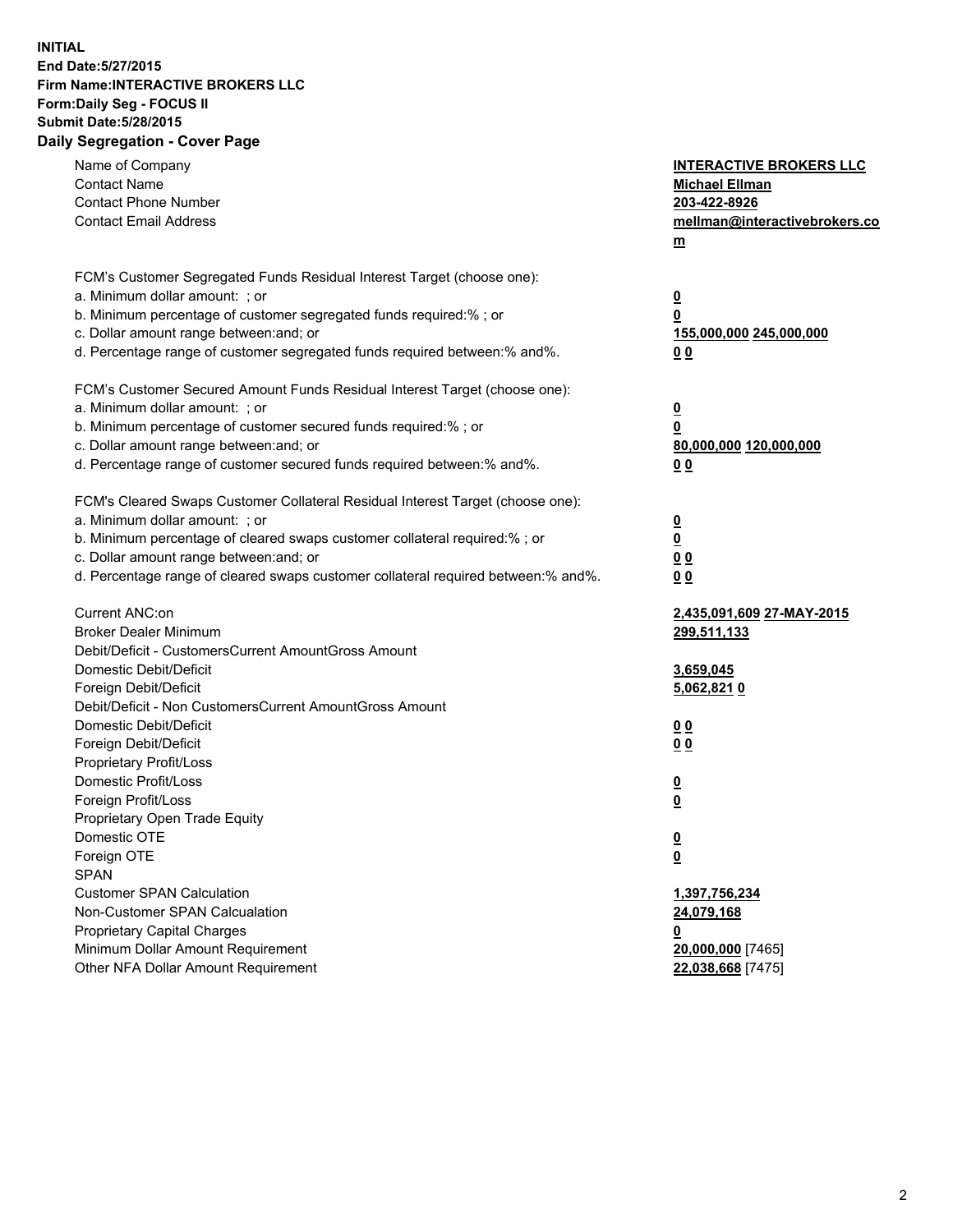## **INITIAL End Date:5/27/2015 Firm Name:INTERACTIVE BROKERS LLC Form:Daily Seg - FOCUS II Submit Date:5/28/2015 Daily Segregation - Secured Amounts**

|     | Foreign Futures and Foreign Options Secured Amounts                                         |                                                |
|-----|---------------------------------------------------------------------------------------------|------------------------------------------------|
|     | Amount required to be set aside pursuant to law, rule or regulation of a foreign            | $0$ [7305]                                     |
|     | government or a rule of a self-regulatory organization authorized thereunder                |                                                |
| 1.  | Net ledger balance - Foreign Futures and Foreign Option Trading - All Customers             |                                                |
|     | A. Cash                                                                                     | 514,299,077 [7315]                             |
|     | B. Securities (at market)                                                                   | $0$ [7317]                                     |
| 2.  | Net unrealized profit (loss) in open futures contracts traded on a foreign board of trade   | 49,803,822 [7325]                              |
| 3.  | Exchange traded options                                                                     |                                                |
|     | a. Market value of open option contracts purchased on a foreign board of trade              | 77,521 [7335]                                  |
|     | b. Market value of open contracts granted (sold) on a foreign board of trade                | -81,167 <sup>[7337]</sup>                      |
| 4.  | Net equity (deficit) (add lines 1. 2. and 3.)                                               | 564,099,253 [7345]                             |
| 5.  | Account liquidating to a deficit and account with a debit balances - gross amount           | 5,062,821 [7351]                               |
|     | Less: amount offset by customer owned securities                                            |                                                |
| 6.  |                                                                                             | 0 [7352] 5,062,821 [7354]                      |
|     | Amount required to be set aside as the secured amount - Net Liquidating Equity              | 569,162,074 [7355]                             |
|     | Method (add lines 4 and 5)                                                                  |                                                |
| 7.  | Greater of amount required to be set aside pursuant to foreign jurisdiction (above) or line | 569,162,074 [7360]                             |
|     | 6.                                                                                          |                                                |
|     | FUNDS DEPOSITED IN SEPARATE REGULATION 30.7 ACCOUNTS                                        |                                                |
| 1.  | Cash in banks                                                                               |                                                |
|     | A. Banks located in the United States                                                       | $0$ [7500]                                     |
|     | B. Other banks qualified under Regulation 30.7                                              | 0 [7520] 0 [7530]                              |
| 2.  | Securities                                                                                  |                                                |
|     | A. In safekeeping with banks located in the United States                                   | 485,824,236 [7540]                             |
|     | B. In safekeeping with other banks qualified under Regulation 30.7                          | 0 [7560] 485,824,236 [7570]                    |
| 3.  | Equities with registered futures commission merchants                                       |                                                |
|     | A. Cash                                                                                     | $0$ [7580]                                     |
|     | <b>B.</b> Securities                                                                        | $0$ [7590]                                     |
|     | C. Unrealized gain (loss) on open futures contracts                                         | $0$ [7600]                                     |
|     | D. Value of long option contracts                                                           | $0$ [7610]                                     |
|     | E. Value of short option contracts                                                          | 0 [7615] 0 [7620]                              |
| 4.  | Amounts held by clearing organizations of foreign boards of trade                           |                                                |
|     | A. Cash                                                                                     | $0$ [7640]                                     |
|     | <b>B.</b> Securities                                                                        | $0$ [7650]                                     |
|     | C. Amount due to (from) clearing organization - daily variation                             | $0$ [7660]                                     |
|     | D. Value of long option contracts                                                           | $0$ [7670]                                     |
|     | E. Value of short option contracts                                                          | 0 [7675] 0 [7680]                              |
| 5.  | Amounts held by members of foreign boards of trade                                          |                                                |
|     | A. Cash                                                                                     | 194,315,164 [7700]                             |
|     | <b>B.</b> Securities                                                                        | $0$ [7710]                                     |
|     | C. Unrealized gain (loss) on open futures contracts                                         | 29,934,993 [7720]                              |
|     | D. Value of long option contracts                                                           | 77,532 [7730]                                  |
|     | E. Value of short option contracts                                                          | <mark>-81,170</mark> [7735] 224,246,519 [7740] |
| 6.  | Amounts with other depositories designated by a foreign board of trade                      | $0$ [7760]                                     |
| 7.  | Segregated funds on hand                                                                    | $0$ [7765]                                     |
| 8.  | Total funds in separate section 30.7 accounts                                               | 710,070,755 [7770]                             |
| 9.  | Excess (deficiency) Set Aside for Secured Amount (subtract line 7 Secured Statement         | 140,908,681 [7380]                             |
|     | Page 1 from Line 8)                                                                         |                                                |
| 10. | Management Target Amount for Excess funds in separate section 30.7 accounts                 | 80,000,000 [7780]                              |
| 11. | Excess (deficiency) funds in separate 30.7 accounts over (under) Management Target          | 60,908,681 [7785]                              |
|     |                                                                                             |                                                |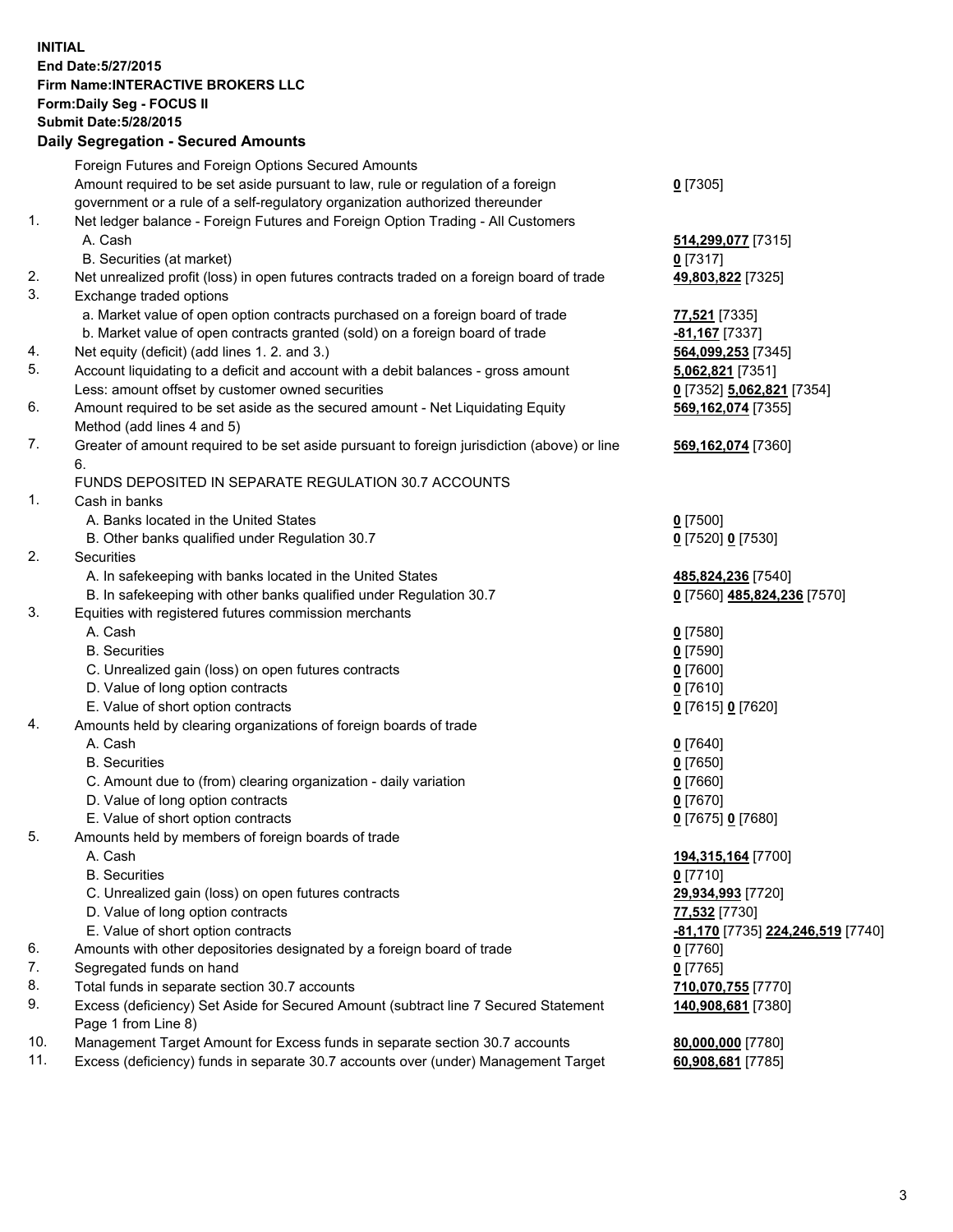**INITIAL End Date:5/27/2015 Firm Name:INTERACTIVE BROKERS LLC Form:Daily Seg - FOCUS II Submit Date:5/28/2015 Daily Segregation - Segregation Statement** SEGREGATION REQUIREMENTS(Section 4d(2) of the CEAct) 1. Net ledger balance A. Cash **2,686,041,461** [7010] B. Securities (at market) **0** [7020] 2. Net unrealized profit (loss) in open futures contracts traded on a contract market **-4,259,615** [7030] 3. Exchange traded options A. Add market value of open option contracts purchased on a contract market **94,524,193** [7032] B. Deduct market value of open option contracts granted (sold) on a contract market **-153,110,672** [7033] 4. Net equity (deficit) (add lines 1, 2 and 3) **2,623,195,367** [7040] 5. Accounts liquidating to a deficit and accounts with debit balances - gross amount **3,659,045** [7045] Less: amount offset by customer securities **0** [7047] **3,659,045** [7050] 6. Amount required to be segregated (add lines 4 and 5) **2,626,854,412** [7060] FUNDS IN SEGREGATED ACCOUNTS 7. Deposited in segregated funds bank accounts A. Cash **350,778,344** [7070] B. Securities representing investments of customers' funds (at market) **1,551,282,211** [7080] C. Securities held for particular customers or option customers in lieu of cash (at market) **0** [7090] 8. Margins on deposit with derivatives clearing organizations of contract markets A. Cash **18,482,716** [7100] B. Securities representing investments of customers' funds (at market) **111,438,664** [7110] C. Securities held for particular customers or option customers in lieu of cash (at market) **0** [7120] 9. Net settlement from (to) derivatives clearing organizations of contract markets **967,028** [7130] 10. Exchange traded options A. Value of open long option contracts **3,349,554** [7132] B. Value of open short option contracts **-8,458,917** [7133] 11. Net equities with other FCMs A. Net liquidating equity **-32,998,866** [7140] B. Securities representing investments of customers' funds (at market) **843,193,752** [7160] C. Securities held for particular customers or option customers in lieu of cash (at market) **0** [7170] 12. Segregated funds on hand **0** [7150] 13. Total amount in segregation (add lines 7 through 12) **2,838,034,486** [7180] 14. Excess (deficiency) funds in segregation (subtract line 6 from line 13) **211,180,074** [7190] 15. Management Target Amount for Excess funds in segregation **155,000,000** [7194]

16. Excess (deficiency) funds in segregation over (under) Management Target Amount Excess

**56,180,074** [7198]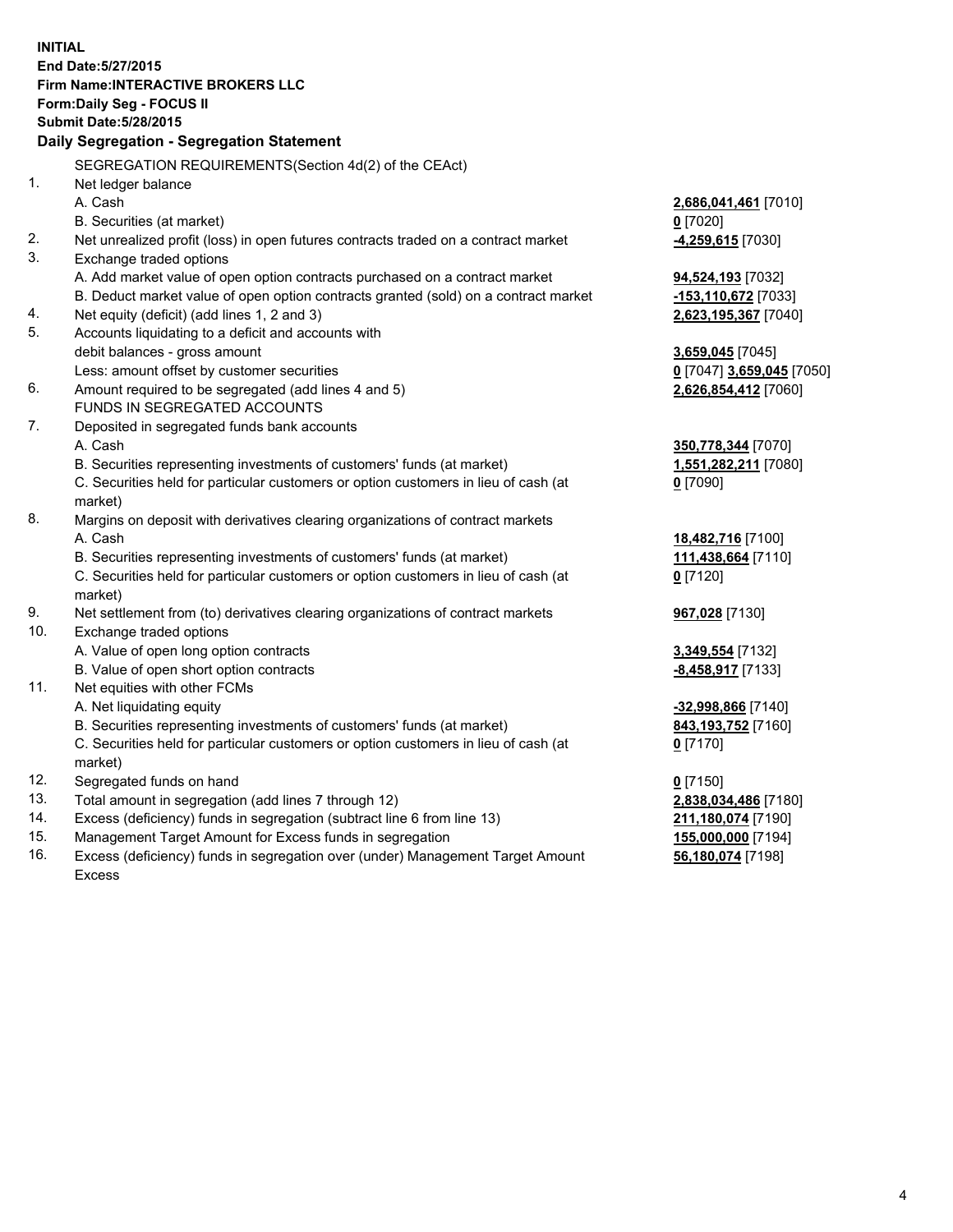## **INITIAL End Date:5/27/2015 Firm Name:INTERACTIVE BROKERS LLC Form:Daily Seg - FOCUS II Submit Date:5/28/2015 Daily Segregation - Supplemental**

| $\blacksquare$           | Total gross margin deficiencies - Segregated Funds Origin                                                                        | 163,460 [9100] |
|--------------------------|----------------------------------------------------------------------------------------------------------------------------------|----------------|
| $\blacksquare$           | Total gross margin deficiencies - Secured Funds Origin                                                                           | 16,431 [9101]  |
| $\blacksquare$           | Total gross margin deficiencies - Cleared Swaps Customer Collateral Funds Origin                                                 | $0$ [9102]     |
| $\blacksquare$           | Total gross margin deficiencies - Noncustomer and Proprietary Accounts Origin                                                    | $0$ [9103]     |
| $\blacksquare$           | Total number of accounts contributing to total gross margin deficiencies - Segregated<br>Funds Origin                            | 4 [9104]       |
| $\blacksquare$           | Total number of accounts contributing to total gross margin deficiencies - Secured<br><b>Funds Origin</b>                        | 5[9105]        |
| $\overline{\phantom{a}}$ | Total number of accounts contributing to the total gross margin deficiencies - Cleared<br>Swaps Customer Collateral Funds Origin | $0$ [9106]     |
| -                        | Total number of accounts contributing to the total gross margin deficiencies -<br>Noncustomer and Proprietary Accounts Origin    | $0$ [9107]     |
| $\blacksquare$           | Upload a copy of the firm's daily margin report the FCM uses to issue margin calls<br>which corresponds with the reporting date. |                |

05.27.2015 Commodity Margin Deficiency Report.xls